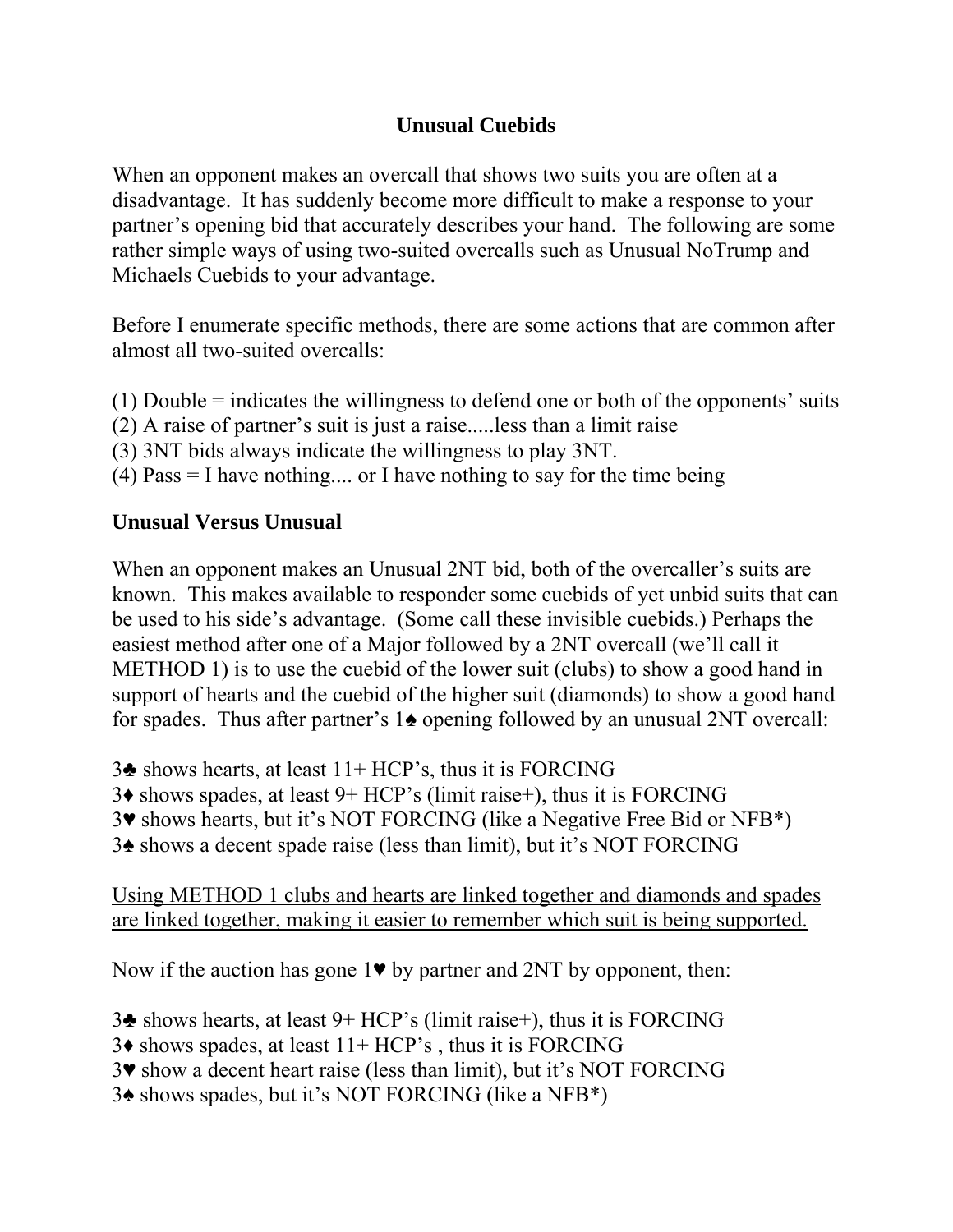A second method (METHOD 2) starts with using the cuebid of the lower of the opponents' suits to show support for opener's suit and the cuebid of the higher suit to show a good hand with the fourth suit. For example, after partner's  $1 \bullet$  opening followed by an unusual 2NT overcall, these meanings apply:

- 3♣ (lower of their suits) shows a limit raise or better in spades, thus it is FORCING
- $3\bullet$  (higher of their suits) shows a 11+ HCP's with hearts, thus it is FORCING
- 3♥ shows hearts, but it's NOT FORCING (like a NFB\*)
- 3♠ shows a spade raise that is less than limit, thus it's NOT FORCING

Or you can change the 3♦ bid to show the unbid major but NOT game FORCING (sort like a transfer to the unbid major) and then 3♥'s remains a natural FORCING bid (METHOD 3). Notice that using METHODS 2 and 3 the cheapest suit bid shows support for the suit opened.

Try METHODS 2 and 3 after partner opens 1♥ and the next opponent bids 2NT.

After a minor suit opening, e.g.  $1\bullet$ ,  $2NT$  (showing diamonds and hearts) the following overcalls are recommended: (METHOD 4)

- 3♣ shows a club raise that is less than a limit raise, thus it is NOT FORCING
- 3♦ (lower of their suits) shows a good limit raise+ in clubs, thus it is FORCING
- 3♥ (higher of their suits) shows a good hand with spades and it is FORCING
- 3♠ shows a decent spade suit but it's NOT FORCING (similar to a NFB\*)

## **Unusual versus Michaels**

Regardless of the Michaels cuebid used, the four basic bids presented at the beginning of the article still apply.

Perhaps the most common form of Michaels is that of a cuebid of opening bidder's minor suit to show the major suits (  $1\blacktriangleleft -2\blacktriangleleft$  or  $1\blacktriangleleft -2\blacktriangleleft$ ). Again it is quite possible to use cuebids of yet unbid suits to show the show the strength and direction of responder's hand. Thus METHOD 5 is:

3 of the opening minor is just a raise

cheapest bid in the other minor shows that suit but it's NOT FORCING

 $2\blacktriangledown$  shows either (a) a limit raise or better in clubs if clubs were opened or (b) a club suit if diamonds were opened starting a FORCING auction in either case.